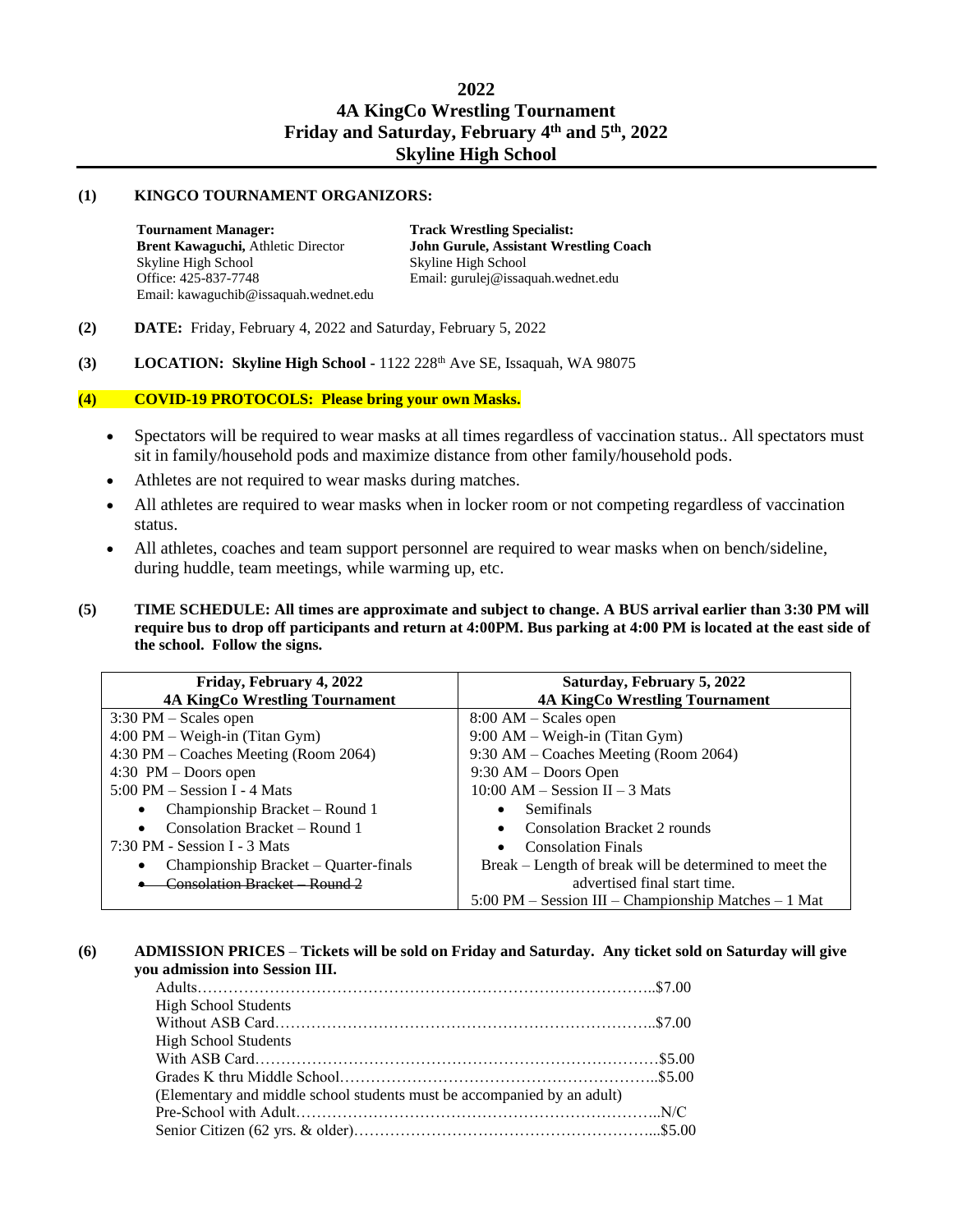## **(7) PASSES**

**Media:** Only Media with proper credentials will be allowed entry for N/C. Varsity Views Passes will not be accepted. KingCo Media Pass holders will be admitted at N/C.

**Passes Allowed:** KingCo Scouting Pass, Other League Scouting Passes and Lifetime Passes (KingCo, Metro, SeaKing and WIAA).

**Passes Not Allowed:** KingCo Faculty Pass, Other League Faculty Passes, WSCA and WSSAAA Passes.

Pass Lists: Should be submitted to the appropriate director no later than Wednesday February 3<sup>rd</sup>.

Tournament passes will be issued at check-in as follows:

One per participating wrestler. Two (2) Manager / Four (4) Coach passes. Cheerleaders in uniform plus advisor.

All other personnel will pay regular admission.

Only individuals with proper passes will be allowed on the main floor. Spectators will sit in the bleachers.

## **(8) WEIGH-IN & PROCEDURES:** Titan Gym

At the weigh-in on Friday and the 9:00 AM weigh-in on Saturday there will be only one entry and exit to the weigh-in area and coaches will be the only ones to enter and leave the area until the wrestlers have weighed in. There will be three scales open. The head referee, plus a supervisor, will serve as weigh-in officials.

## **(9) COACHES MEETING / Coaches Hospitality Room 2064**

A brief coaches meeting will begin promptly after all weigh-ins, in the hospitality room.

## **(10) LOCKER ROOMS**

**Athletes must bring their own lock to secure their items and will use locker room at their own risk. Neither the KingCo Conference, Skyline High School, nor the Issaquah School District, will assume responsibility for lost or stolen items.**

#### **(11) OFFICIALS**

All referees will be assigned by the Pacific Northwest Wrestling Officials Association.

### **(12) AWARDS**

Medals will be awarded to the top three placers in each weight class. An outstanding wrestler award will be presented at the conclusion of the tournament voted on by Head Coaches and tournament officials and staff.

## **(13) REGIONAL ADVANCEMENT - TBD**

The top Six(6) boy's finishers in each weight class will advance to the 4A Regional Tournament at Redmond High School on Saturday, February 12, 2022.

#### **(14) PUBLICITY**

Each coach is asked to publicize the tournament through their school bulletins and home newspapers. This bulletin will be posted on the district two website.

#### **(15) CONCESSIONS** will not available onsite.

#### **(17) MEDICAL/ FIRST AID**

Athletic Trainers will be available onsite throughout the tournament. EMS is nearby and readily available. \*\*Athletes wishing to be taped must bring their own taping supplies.